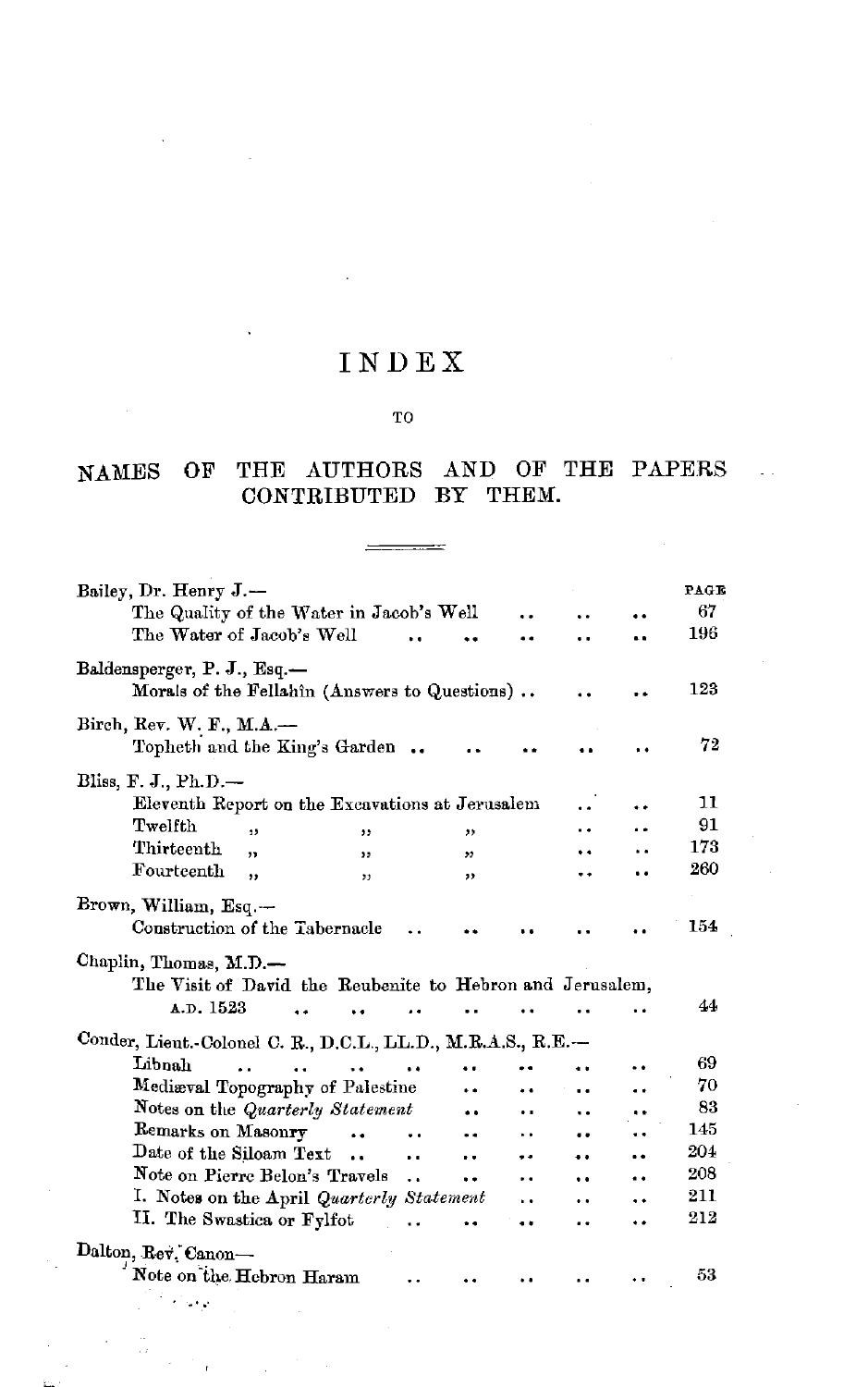|                          | Dickie, Archibald C., A.R.I.B.A.-<br>Architectural Notes on Remains of Ancient Church at Pool |                                          |                      |                      |                      |                      | PAGE    |
|--------------------------|-----------------------------------------------------------------------------------------------|------------------------------------------|----------------------|----------------------|----------------------|----------------------|---------|
| of Siloam                | $\ddot{\phantom{a}}$ .                                                                        | $\ddotsc$<br>$\bullet$ $\bullet$         | $\ddot{\phantom{a}}$ | $\ddot{\phantom{0}}$ |                      |                      | 26      |
|                          | Stone-Dressing of Jerusalem, Past and Present                                                 |                                          |                      |                      | . .                  |                      | 61      |
|                          | The Great Mosque of the Omeiyades, Damascus                                                   |                                          |                      |                      | $\ddot{\phantom{a}}$ | $\ddot{\phantom{0}}$ | 268     |
|                          | Drinkwater, Rev. C. H., Vicar of St. George's, Shrewsbury-<br>Palestine Pilgrim's Certificate |                                          |                      |                      |                      |                      | 81      |
| Forbes, M.-              |                                                                                               |                                          |                      |                      |                      |                      |         |
|                          | "Areos," "Arisu," or "Aarsu" of the "Harris Papyrus,"<br>"Aaron" of Exodus                    |                                          |                      | $\ddotsc$            | $\ddot{\phantom{a}}$ |                      | 226-    |
| Collège de France-       | Ganneau, Clermont. M., LL.D., Membre de l'Institut, Professeur au                             |                                          |                      |                      |                      |                      |         |
|                          | Notes on the Quarterly Statement                                                              |                                          | Ω.                   |                      |                      |                      | 84.     |
|                          | The Mâdeba Mosaic                                                                             |                                          | . .                  | $\ddot{\phantom{0}}$ |                      |                      | 213     |
|                          | Notes on the Seal found on Ophel, &c.                                                         |                                          |                      |                      | . .                  | ÷.                   | 304.    |
|                          |                                                                                               |                                          |                      |                      |                      |                      |         |
|                          | Glaisher, James, Esq., F.R.S.-                                                                |                                          |                      |                      |                      |                      |         |
|                          | Results of Meteorological Observations at Jerusalem, 1894                                     |                                          |                      |                      |                      |                      | 156     |
| ,,                       | ,,                                                                                            | ,,                                       |                      | ,,                   | 1895                 |                      | 235.    |
| 93                       | ,,                                                                                            | ,,                                       |                      | Tiberias, 1894       |                      | . .                  | 160     |
| ٠,                       | ,,                                                                                            | $^{\prime}$                              |                      | 33                   | 1895                 | $\ddot{\phantom{0}}$ | 231     |
|                          | Golubowich, Padre Girolamo, O.S.F.-                                                           |                                          |                      |                      |                      |                      |         |
|                          | Discovery of an Important Cufic Inscription near the Church                                   |                                          |                      |                      |                      |                      |         |
|                          | of the Holy Sepulchre, Jerusalem                                                              |                                          | $\ddotsc$            | $\ddot{\phantom{a}}$ |                      |                      | 302.    |
| Hanauer, Rev. J. E.---   |                                                                                               |                                          |                      |                      |                      |                      |         |
|                          |                                                                                               |                                          |                      |                      |                      |                      |         |
|                          | Remarkable Sculpture at Mejdel                                                                |                                          |                      |                      | $\ddot{\phantom{1}}$ |                      | 33      |
|                          | Removal of the Portal of a Church at Acre to Cairo                                            |                                          |                      |                      | ٠.                   |                      | 304     |
| Hill, Gray, Esq.-        | A Journey to Petra, 1896                                                                      |                                          |                      |                      |                      |                      | 35, 134 |
| Lethaby, W. R., Esq.—    |                                                                                               |                                          |                      |                      |                      |                      |         |
|                          | The Temple, the Church of the Ascension, and the Finding                                      |                                          |                      |                      |                      |                      |         |
|                          | of the Cross<br>$\ddot{\phantom{a}}$                                                          |                                          | . .                  |                      |                      | ç.                   | 75.     |
| Masterman, Dr. E. W. G.- |                                                                                               |                                          |                      |                      |                      |                      |         |
|                          |                                                                                               |                                          |                      |                      |                      |                      |         |
|                          | Notes from Damascus                                                                           | $\ddot{\phantom{0}}$<br>$\ddot{\bullet}$ | $\ddotsc$            | $\ddot{\phantom{1}}$ |                      | ٠.                   | 147     |
|                          | Superstitious Custom connected with the Building-up of a                                      |                                          |                      |                      |                      |                      |         |
| $_{\mathrm{Door}}$       | а.<br>$\ddotsc$                                                                               |                                          | . .                  | . .                  | . .                  | $\ddot{\phantom{0}}$ | 148     |
|                          | The Water of Jacob's Well                                                                     | . .                                      | ٠.                   |                      | ٠.                   | $\ddot{\phantom{0}}$ | 149     |
|                          | The Damascus Railways                                                                         | $\sim$<br>$\ddot{\phantom{0}}$           | . .                  | $\ddot{\phantom{0}}$ | . .                  | . .                  | 198     |
| Murray, Dr.-             | Note on Greek Inscription from near Nazareth                                                  |                                          |                      |                      |                      |                      | 189.    |
|                          |                                                                                               |                                          |                      |                      |                      |                      |         |
| Pilcher, E. J., Esq.-    | Note on the Ophel Signet                                                                      |                                          |                      |                      | μ.                   |                      | 309.    |
|                          | Porter, Rev. H., of the Syrian Protestant College, Beirût—                                    |                                          |                      |                      |                      |                      |         |
|                          | A Greek Inscription from near Nazareth                                                        |                                          |                      | $\ddot{\phantom{a}}$ |                      |                      | 188     |
| ,,                       | at Beirût<br>55                                                                               | $\ddot{\phantom{1}}$                     |                      | $\ddot{\phantom{1}}$ |                      |                      | 303     |
|                          |                                                                                               |                                          |                      |                      |                      |                      |         |
|                          |                                                                                               |                                          |                      |                      |                      |                      |         |
|                          |                                                                                               |                                          |                      |                      |                      |                      |         |
|                          |                                                                                               |                                          |                      |                      |                      |                      |         |
|                          |                                                                                               |                                          |                      |                      |                      |                      |         |

 $\mathcal{L}^{\text{max}}_{\text{max}}$  and  $\mathcal{L}^{\text{max}}_{\text{max}}$ 

 $\mathcal{L}^{\text{eff}}$ 

 $\frac{1}{\sqrt{2}}$ 

 $\bar{\bar{z}}$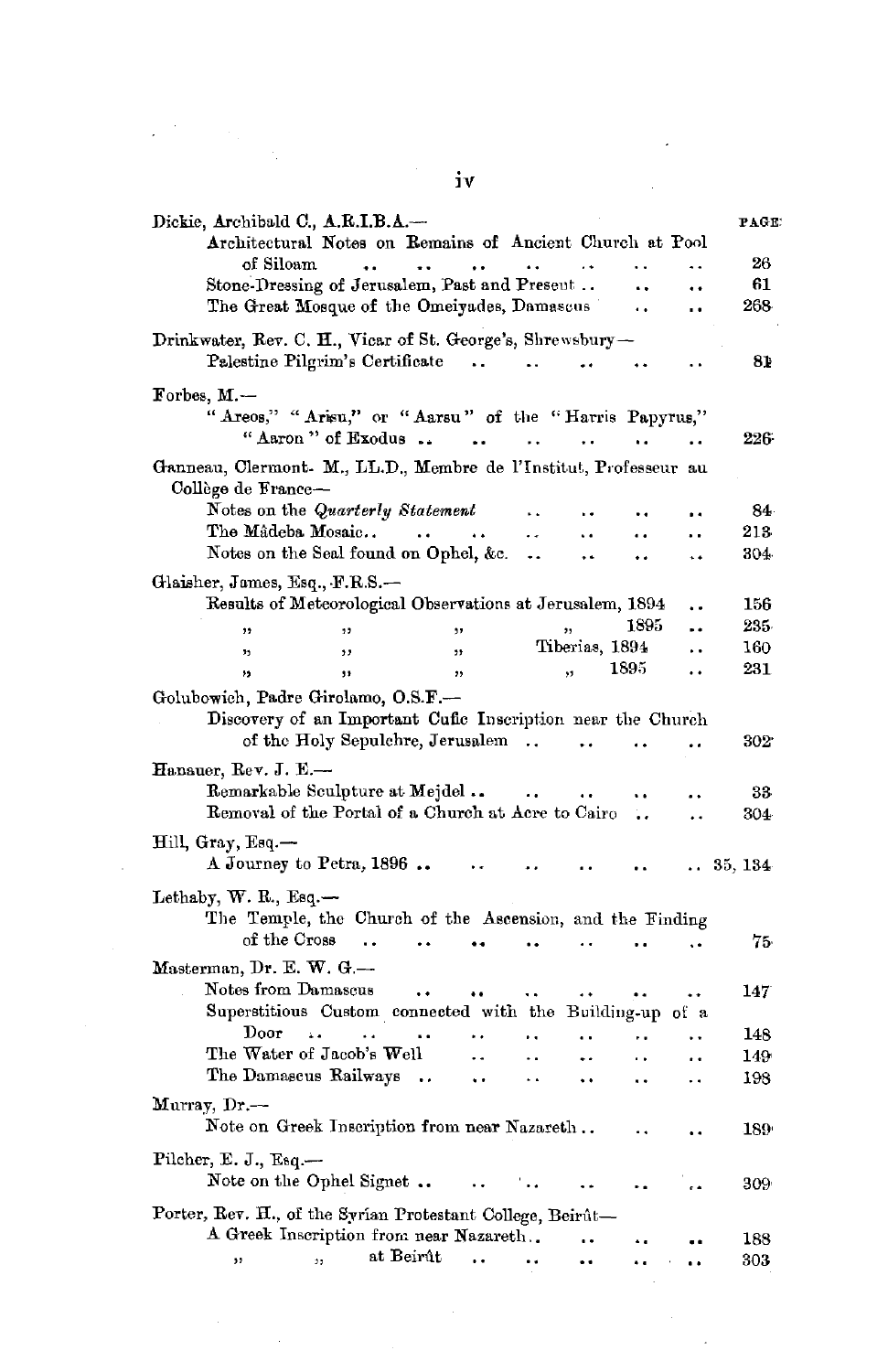| Sayce, Professor A. H.-<br>Notes on the Seal found on Ophel             |                      |               |                      |                      | PAGE<br>181, 310 |  |
|-------------------------------------------------------------------------|----------------------|---------------|----------------------|----------------------|------------------|--|
|                                                                         |                      |               |                      |                      |                  |  |
| Schick, Dr. Conrad—                                                     |                      |               |                      |                      |                  |  |
| Khan ez Zeit<br>                                                        |                      |               |                      | . .                  | 29               |  |
| Reports and Papers<br>$\ddot{\phantom{a}}$                              | . .                  |               | $\ddot{\phantom{0}}$ | $\ddot{\phantom{0}}$ | 103              |  |
| I. The Kubbet "Shekfee Sakhra," also called the "Little                 |                      |               |                      |                      |                  |  |
| Sakhra," in the Haram es Sherif, Jerusalem                              |                      |               | $\cdot$              | . .                  | 103              |  |
| II. Newly-Discovered Rock Block with Tombs                              |                      |               |                      | . .                  | 105              |  |
| III. The West Wall of the Pool of Hezekiah                              |                      |               |                      |                      | 107              |  |
| IV. The Church at the Pool of Siloah                                    |                      | $\cdot$       |                      |                      | 109              |  |
| V. The Stone Hat-Toim<br>$\ddot{\phantom{0}}$                           | $\ddot{\phantom{0}}$ |               | . .                  | . .                  | 113              |  |
| VI. The Site of the Ascension of Our Lord                               |                      | $\cdots$      |                      | . .                  | 114              |  |
| VII. Bethphage and Bethany<br>$\ddot{\phantom{a}}$                      |                      | . .           | $\ddot{\phantom{0}}$ |                      | 117              |  |
| VIII. Jeshimon of the Bible<br>$\ddot{\phantom{a}}$                     |                      | . .           | . .                  | $\ddot{\phantom{0}}$ | 119              |  |
| IX. (1) A Remarkable Stone in the Jewish Quarter, Jeru-                 |                      |               |                      |                      |                  |  |
| salem, 120; (2) Jeremiah's Grotto Hill, 121; (3) Kedron                 |                      |               |                      |                      |                  |  |
| Valley, 122; (4) Siloah Spring, 122.                                    |                      |               |                      |                      |                  |  |
| The (so-called) Tombs of the Kings at Jerusalem                         |                      |               |                      |                      | 182              |  |
|                                                                         |                      |               |                      |                      |                  |  |
| Schumacher, Dr. G.—                                                     |                      |               |                      |                      |                  |  |
| Notes from Jedûr                                                        |                      |               |                      |                      | 190              |  |
| Simpson, James, Esq.—<br>Where are the Sacred Vessels of the Temple?    |                      |               |                      |                      | 77               |  |
|                                                                         |                      |               |                      |                      |                  |  |
| Simpson, William, Esg.—<br>The Temple and the Mount of Olives           |                      |               |                      |                      | 307              |  |
|                                                                         |                      |               |                      |                      |                  |  |
| Spiers, R. Phenè, F.S. $A$ .                                            |                      |               |                      |                      |                  |  |
| The Great Mosque of the Omeiyades, Damascus                             |                      |               |                      |                      | 282              |  |
| St. Clair, Rev. George, F.G.S.-                                         |                      |               |                      |                      |                  |  |
| The Valley Gate and the Dung Gate                                       |                      |               |                      |                      | 69               |  |
|                                                                         |                      |               |                      |                      |                  |  |
| Tristram, Rev. Canon---                                                 |                      |               |                      |                      |                  |  |
| Flora of Syria, Palestine, and Sinai (Dr. Post's)                       |                      |               |                      |                      | 151              |  |
|                                                                         |                      |               |                      |                      |                  |  |
| Trumbull, Rev. Clay H., D.D.—                                           |                      |               |                      |                      |                  |  |
| The Water of Jacob's Well                                               |                      |               |                      |                      | 149              |  |
| Watson, Colonel C. M., C.M.G., R.E.-                                    |                      |               |                      |                      |                  |  |
| The Length of the Jewish Cabit                                          |                      |               |                      |                      | 201              |  |
|                                                                         |                      |               |                      |                      |                  |  |
| Wilson, Major-General Sir Charles, K.C.B., F.R.S., D.C.L., R.E., &c.--- |                      |               |                      |                      |                  |  |
| Note on the Mosaic at Mâdeba<br>$\ddot{\phantom{a}}$                    | ٠.                   | $\cdot \cdot$ |                      |                      | 239              |  |
| Extracts from Diary, 1865, on the Great Mosque of the                   |                      |               |                      |                      |                  |  |
| Omeiyades, Damascus<br>٠.                                               |                      | . .           |                      | . .                  | 299              |  |
|                                                                         |                      |               |                      |                      |                  |  |
| Wright, Rev. Theodore F., Ph.D.-                                        |                      |               |                      |                      |                  |  |
| The Swastica<br>٠.<br>. .                                               |                      |               |                      |                      | 153              |  |
| The Tabernacle Roof<br>. .                                              |                      |               |                      |                      | 225              |  |

 $\sim 10^{-10}$ 

V

ú,

 $\frac{1}{\sqrt{2}}\sum_{i=1}^{n} \frac{1}{\sqrt{2}}\left(\frac{1}{\sqrt{2}}\right)^2\left(\frac{1}{\sqrt{2}}\right)^2.$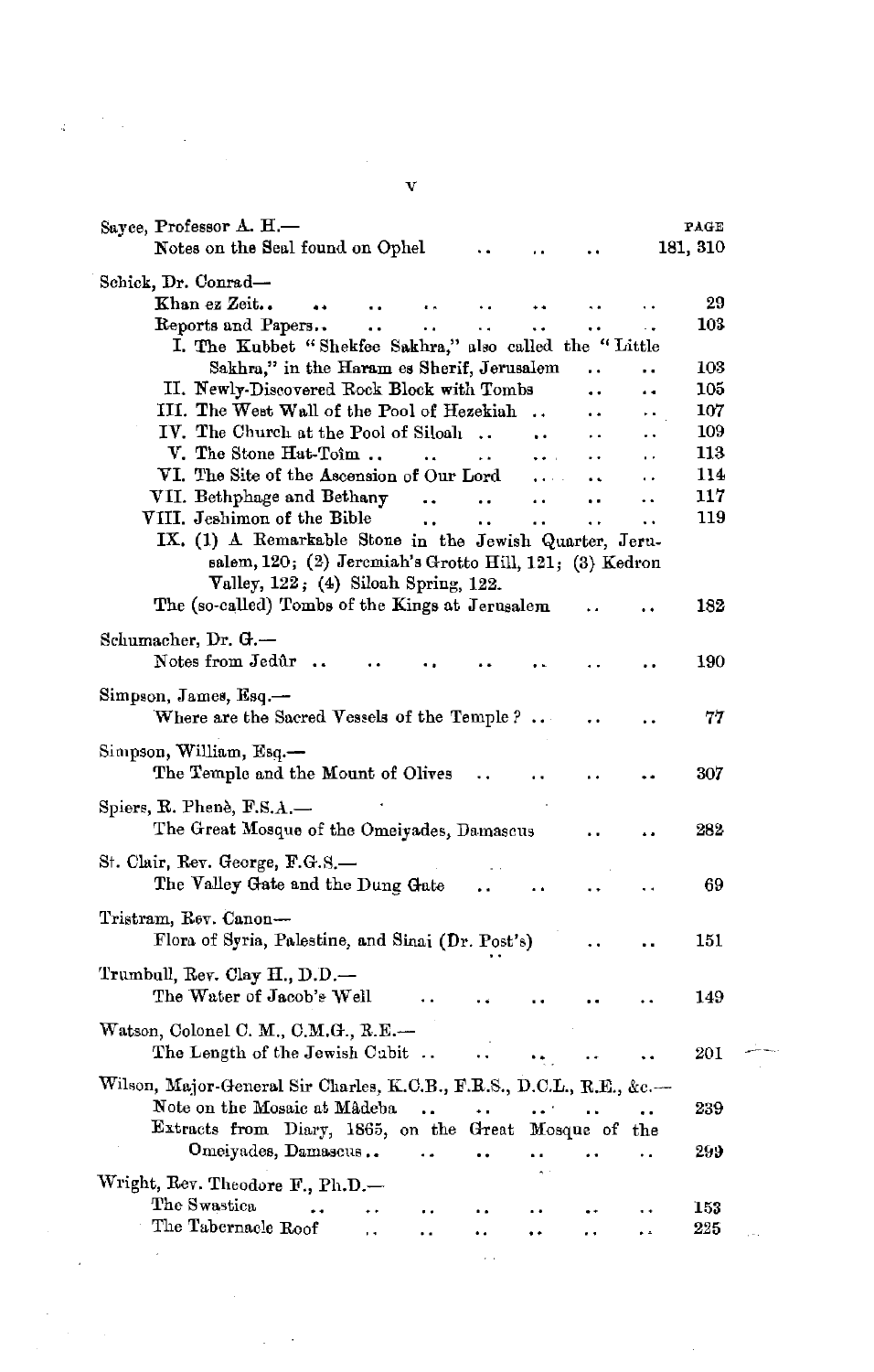# LIST OF ILLUSTRATIONS. ويسترد ويستبينها

 $\sim$ 

|                                                                        |                                                |                                                                                       |                                          |                                            |                      |                          | PAGE     |
|------------------------------------------------------------------------|------------------------------------------------|---------------------------------------------------------------------------------------|------------------------------------------|--------------------------------------------|----------------------|--------------------------|----------|
| Plan to illustrate Dr. Bliss's Eleventh Report of the Excavations of   |                                                |                                                                                       |                                          |                                            |                      |                          |          |
| Jerusalem                                                              | $\ddot{\phantom{a}}$                           | $\ddot{\phantom{a}}$                                                                  | $\ddot{\phantom{a}}$                     |                                            |                      | $\ddot{\phantom{0}}$     | 11       |
| Sections of Excavations at Pool of Siloam                              |                                                |                                                                                       | $\ddot{\phantom{0}}$                     | $\ddot{\phantom{1}}$                       |                      | ٠.                       | 14, 95   |
| Church discovered at Pool of Siloam                                    |                                                | $\ddot{\phantom{a}}$                                                                  | $\ddot{\phantom{a}}$                     | $\ddot{\phantom{0}}$                       | . .                  | $\ddot{\phantom{a}}$     | 18       |
| Plan of Khan ez Zeit and Environs                                      |                                                | $\ddot{\phantom{a}}$                                                                  |                                          | . .                                        | ٠.                   | $\ddot{\phantom{a}}$     | 30       |
| Section of Khan ez Zeit                                                | $\sim 10^{-10}$ and $\sim 10^{-10}$            | $\ddot{\phantom{a}}$                                                                  | $\ddot{\phantom{a}}$                     | $\ddot{\phantom{0}}$                       | ٠.                   | $\ddot{\phantom{0}}$     | 31       |
| Capital of Pillar at Khan ez Zeit                                      |                                                | $\ddot{\phantom{a}}$                                                                  | $\ddotsc$                                | $\ddot{\phantom{a}}$                       | $\ddot{\phantom{a}}$ | $\ddot{\phantom{a}}$     | 32       |
| Sketch of Sculptured Slab from Ascalon                                 |                                                |                                                                                       | $\ddot{\phantom{a}}$                     | $\ddot{\phantom{a}}$                       | $\ddot{\phantom{a}}$ | ٠.                       | 33       |
| Engraved Figures on Jewish Gravestones at Mogador                      |                                                |                                                                                       |                                          | $\ddot{\phantom{a}}$                       | $\ddot{\phantom{0}}$ | $\ddot{\phantom{0}}$     | 49       |
| Plan of the Haram at Hebron                                            | $\cdots$                                       | $\sim$ 100 $\pm$                                                                      | $\ddot{\phantom{0}}$                     | $\ddot{\phantom{a}}$                       | $\sim$ $\sim$        |                          | 55       |
| Stone-dressing Tools                                                   | $\mathbf{r}$ and $\mathbf{r}$ and $\mathbf{r}$ | $\sim 100$ km s $^{-1}$                                                               | $\sim 100$ km s $^{-1}$                  | $\ddot{\phantom{a}}$ .                     | $\ddot{\phantom{a}}$ | $\ddot{\phantom{0}}$     | 62       |
| Sigilum Guardiani Convent Montis Sion                                  |                                                |                                                                                       | <b>Contract Contract</b>                 | $\ddot{\phantom{0}}$                       | $\ddot{\phantom{a}}$ | $\ddot{\phantom{a}}$     | 82       |
| Plan to illustrate Dr. Bliss's Twelfth Report of the Excavations of    |                                                |                                                                                       |                                          |                                            |                      |                          |          |
| Jerusalem<br>$\sim$                                                    | $\mathbf{r}$<br>$\sim$                         |                                                                                       | $\sim 10^{11}$ km s $^{-1}$ km s $^{-1}$ | $\ddotsc$                                  | $\ddotsc$            | . .                      | 91       |
| Sections of Excavations at Siloam                                      |                                                | $\sim 10^{-11}$                                                                       | $\ddotsc$                                | $\ddot{\phantom{a}}$                       | $\ddot{\phantom{a}}$ | û.                       | 95.      |
| Capital from the Byzantine Church found in the Excavations at the      |                                                |                                                                                       |                                          |                                            |                      |                          |          |
|                                                                        |                                                |                                                                                       |                                          | and the state of the state of the          | $\ddot{\phantom{a}}$ | $\ddot{\phantom{a}}$     | 10       |
| Plan, Section, and Side View of the "Kubbet Shekfee Sakhra"            |                                                |                                                                                       |                                          |                                            |                      | . .                      | 103      |
| Plan and Sections of Rock Block, with Tombs, outside the Damascus      |                                                |                                                                                       |                                          |                                            |                      |                          |          |
| Gate<br>$\cdots$<br>$\ddot{\phantom{0}}$                               | $\sim 10^{-11}$<br>$\sim 100$ km s $^{-1}$     | $\ddot{\phantom{a}}$                                                                  | $\sim$ $\sim$                            | $\ddot{\phantom{a}}$                       | $\ddot{\phantom{0}}$ | ٠.                       | 106      |
| Section and Sketch of West Wall of Pool of Hezekiah                    |                                                |                                                                                       |                                          |                                            | $\ddot{\phantom{a}}$ | $\ddot{\phantom{0}}$     | 108      |
| The Stone "Hat-Toim," Plan and Side View                               |                                                |                                                                                       |                                          | $\sim$                                     | $\ddot{\phantom{a}}$ |                          | 113      |
| Plan showing Ancient Roads crossing Mount Olivet, to illustrate        |                                                |                                                                                       |                                          |                                            |                      |                          |          |
| Dr. Schick's Paper                                                     |                                                | <b>ARCHITECT</b>                                                                      | <b>ARCHITECT</b>                         | $\ddot{\phantom{0}}$                       | . .                  | . .                      | 116      |
| A Remarkable Stone in the Jewish Quarter, Jerusalem                    |                                                |                                                                                       |                                          |                                            | $\ddot{\phantom{a}}$ | $\ddot{\phantom{0}}$     | 121      |
| Tomb at Petra                                                          |                                                | $\mathbf{L}$<br><b>Contract Contract</b>                                              | s a                                      | $\ddot{\phantom{a}}$                       | $\ddot{\phantom{a}}$ | $\ddot{\phantom{0}}$     | 135      |
| Inscription on Stone at Petra                                          | $\sim$ $\sim$                                  | $\ddot{\phantom{a}}$                                                                  | $\ddot{\phantom{a}}$                     | $\sim$                                     | $\ddotsc$            | $\ddot{\phantom{0}}$     | 136      |
| Petra, S.W. Valley $\cdots$ $\cdots$                                   |                                                | $\sim$ $\sim$                                                                         | $\bullet$ $\bullet$                      | $\sim$ $\sim$                              | $\ddot{\phantom{0}}$ | $\ddot{\phantom{a}}$     | 137      |
| The Swastica<br>and the contract of the                                | $\sim 100$                                     | $\sim 100$ km s $^{-1}$                                                               | $\ddot{\phantom{a}}$                     | $\sim$ $\sim$                              | . .                  | 153, 212, 242            |          |
| Inscription on the Tomb of St. Richard                                 |                                                |                                                                                       |                                          |                                            | $\ddot{\phantom{a}}$ | $\ddot{\phantom{a}}$     | 168      |
| Plan to Illustrate Dr. Bliss's Thirteenth Report of the Excavations of |                                                |                                                                                       |                                          |                                            |                      |                          |          |
| ${\rm Jerusalem}$<br>$\ddot{\phantom{0}}$                              | $\sim 100$ km s $^{-1}$<br>$\ddotsc$           | $\ddotsc$                                                                             | $\overline{1}$                           |                                            | $\ddot{\phantom{1}}$ | $\ddot{\phantom{a}}$     | 173      |
| Section across the Tyropœon Valley                                     |                                                | $\mathbf{e}^{\mathbf{e}}$                                                             | $\ddot{\phantom{a}}$                     | $\ddot{\phantom{a}}$                       | $\ddot{\phantom{0}}$ | $\ddotsc$                | 178      |
| Seal found on Ophel                                                    |                                                | $\ddotsc$                                                                             | $\ddot{\phantom{a}}$                     | $\ddot{\phantom{a}}$                       |                      | $\ldots$ 181, 304, 309   |          |
| Ground Plan of the Area of the (so-called) Tombs of the Kings          |                                                |                                                                                       |                                          |                                            |                      | <b>Contract Contract</b> | 185      |
| Greek Inscription from Nazareth                                        |                                                |                                                                                       | <b>Contract Contract</b>                 | $\mathbf{r}$ , $\mathbf{r}$ , $\mathbf{r}$ | i.                   |                          | 188, 189 |
| Altar of Basalt and Greek Inscriptions from Jedûr                      |                                                |                                                                                       |                                          | $\ddot{\phantom{a}}$                       | $\ddot{\phantom{a}}$ | 191, 194, 195            |          |
| Table of Alphabets                                                     | ٠.                                             | $\ddot{\phantom{a}}$<br>$\ddot{\phantom{1}}$                                          | $\ddot{\phantom{0}}$                     | $\ddot{\phantom{a}}$                       | $\ddot{\phantom{0}}$ | ٠.                       | 205      |
| Comparison of Letters                                                  | $\ddot{\phantom{1}}$                           | $\bullet$ $\bullet$ $\bullet$ $\bullet$ $\bullet$ $\bullet$ $\bullet$ $\bullet$<br>۰. | $\bullet$ $\bullet$                      | $\ddot{\phantom{a}}$                       |                      | $\ddot{\phantom{a}}$     | 207      |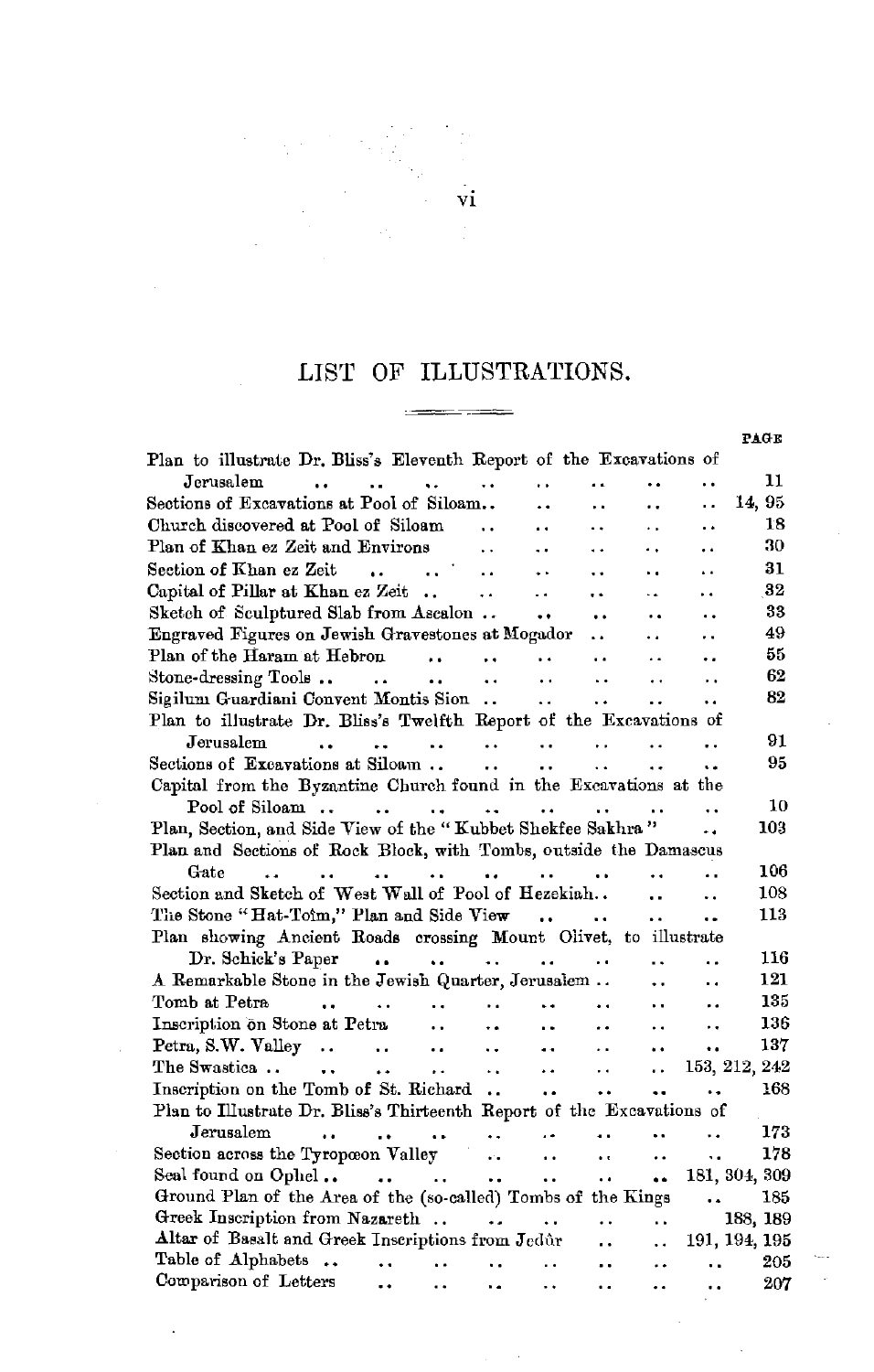#### PAGE Plan of Church at Madeba showing portion of Mosaic... 214  $\ddot{\phantom{a}}$ The "Fylfot" or "Suastika" 242  $\dddot{\phantom{0}}$  $\mathbf{r}$  $\ddot{\phantom{0}}$  $\ddot{\phantom{a}}$ Plates I, II, and III.-Excavations on Ophel 262, 264, 266  $\ddotsc$  $\ddot{\phantom{a}}$  $\ddot{\phantom{a}}$ Plate I.-Plan of the Great Mosque of the Omeiyades, Damascus 268 Plates II, III, and IV.-Remains of Temple Enclosure.. 272, 274, 276  $\ddot{\phantom{a}}$ Plate V,—Section of the Ground Levels. 279  $\ddot{\phantom{a}}$  $\ddot{\phantom{a}}$  $\ddot{\phantom{0}}$ Fig. 1. North and South Transepts and Crossing 285  $\ddot{\phantom{a}}$  $\ddot{\phantom{0}}$ Ω. 2. North Front of Mosque facing Court 286  $\overline{\mathbf{5}}$  $\ddot{\phantom{a}}$ . . 3. Section across the East Aisles, showing East Wall of  $\ddot{\phantom{0}}$ Transept  $\sim$  $\ddotsc$  $\ddot{\phantom{a}}$ 287  $\ddot{\phantom{a}}$  $\ddot{\phantom{a}}$  $\ddot{\phantom{a}}$  $\ddot{\phantom{a}}$ 288 4. Section through Nave and Crossing ..  $\ddot{\phantom{a}}$  $\ddot{\phantom{a}}$  $\sim$   $\sim$  $\ddot{\phantom{a}}$ 5. The Mihrab and Mimbar at South End of Transept 289  $\ddot{\phantom{a}}$ . . 6. Arcade of Court and Minaret of the Bride.. 290  $\ddot{\phantom{a}}$ .,  $\ddot{\phantom{1}}$ 7. The Minaret of Jesus... 290  $\ddot{\phantom{a}}$  $\ddot{\phantom{a}}$  $\ddotsc$  $\ddot{\phantom{a}}$  $\ddot{\phantom{0}}$  $\ddot{\phantom{a}}$ 8. View of the Mosque from the West, showing the North ,, Front and Dome 291  $\sim$  $\sim$  $\ddotsc$  $\ddot{\phantom{a}}$  $\ddot{\phantom{a}}$  $\overline{a}$ 9. The Great Archway. A Portal of the Palace of Berid 297  $\ddot{\phantom{a}}$ Cufic Inscription found near the Church of the Holy Sepulchre, Jerusalem  $\ddot{\phantom{a}}$  $\ddot{\phantom{a}}$ 302  $\ddot{\phantom{a}}$  $\ddot{\phantom{0}}$  $\ddot{\phantom{a}}$ ä.  $\ddot{\phantom{a}}$  $\ddot{\phantom{a}}$ Greek Inscription in the College Museum at Beirût 303  $\ddot{\phantom{a}}$  $\ddot{\phantom{a}}$ Portal of a Church at Acre now in Cairo... 309  $\ddot{\phantom{0}}$  $\ddot{\phantom{a}}$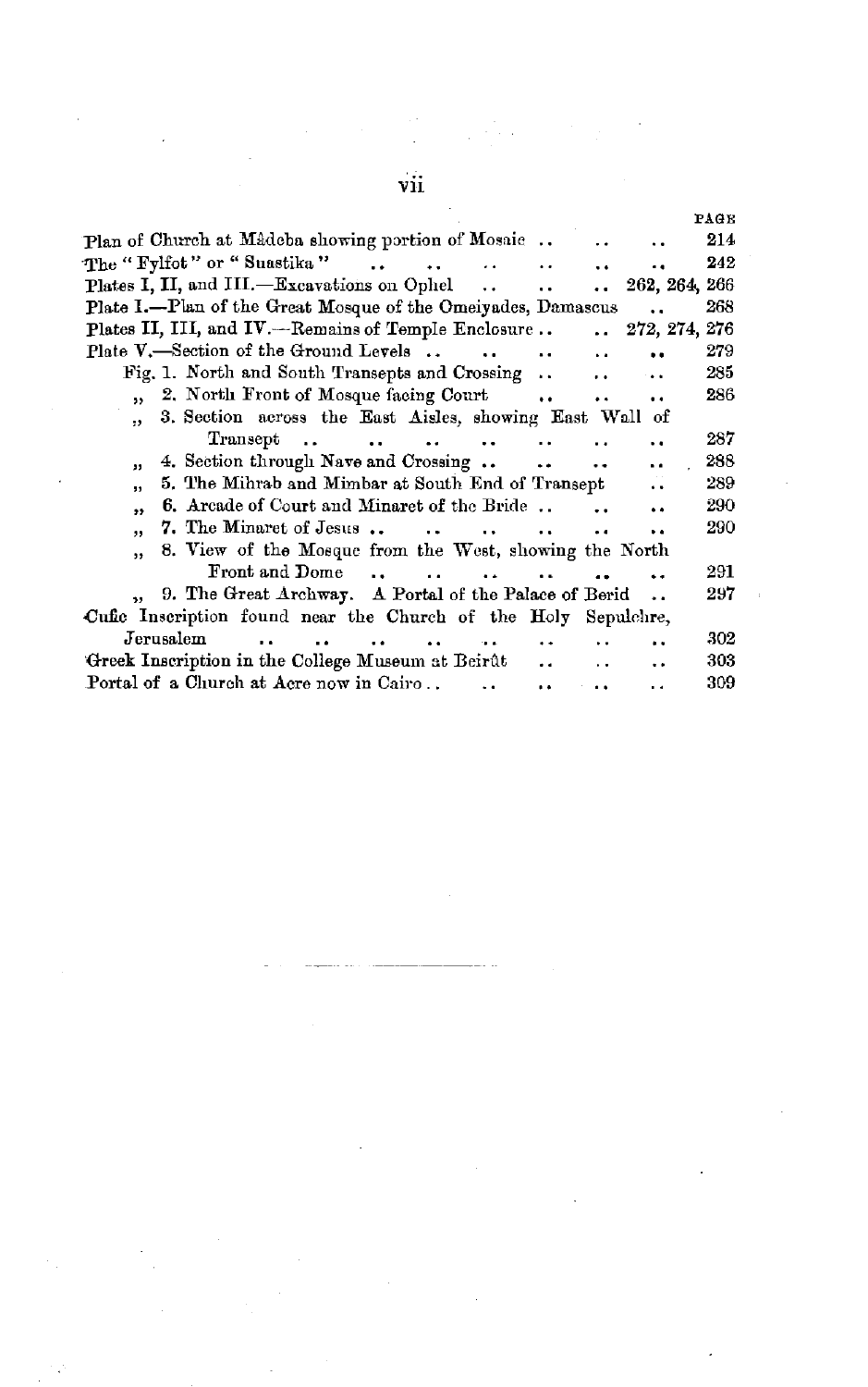## GENERAL INDEX.

| Annual Meeting of the General Com- |  |  |
|------------------------------------|--|--|
| mittee, 247.                       |  |  |

- .Architectural Notes on Remains of Ancient Church at Pool of Siloam, 26.
- " Areos," " Arisu," or " Aarsu" of the "Harris Papyrus," Aaron of Exodus, 226.
- Ascension, Church of, the Temple, and the Finding of the Cross, 75.
- Ascension of Our Lord, Site of the, 114.
- Balance Sheet and Treasurer's Statement for 1896, 89.
- Behå ed Din's "Life of Saladin," 243.
- Beiri\t and Damascus Railway, 200.
- Bethphage and Bethany, 117.
- Books, Donations of, 6, 87, 170, 171.

Cave of Machpelah, 4.

- Church now being Erected on the Site of the Church of St. Stephen, 4.
- Cubit, Jewish, Length of the, 201.
- Cufic Inscription found near the Church of the Holy Sepulchre, 302.

Damascus, Notes from, 147.

- Damascus and Hauran Railway, 198, 200.
- Damascus, Great Mosque of the Omeiyades at, 168, 268, 282, 299.
- David the Reubenite to Hebron and Jerusalem, Visit of, A.D, 1523, 44.
- Fellahin, Morals of the (Answers to Q,uestions), 123.

Reputation, 123; Bravery, &c., 123; Punishment of Women, 125; Punishment of Men, 126; Punishment of Thieves, 127 ; Punishment of Murder, 128; Ordeal, 130; The Shickh's Power, 131; Of Chastity, 132.

Finding of the Cross, Church of the Ascension, and the Temple, 75 .

- 
- Firman, Termination of, 167.<br>Flora of Syria, Palestine, and Sinai, Dr. Post's, 169.
- Fylfot or Swastica, 212, 242.
- Greek Inscription from near Nazareth, 188.<br>Greek
- Inscription in the College Museum at Beirfit, 303.

"Harris Papyrus," The, 226.

Hebron Haram, Notes on the, 4, 453.

Hebron and Jerusalem, Visit of David the Reuhenite, A.D. 1523, 44.

Jacob's Well, Water of, 67, 149, 196. Jedur, Notes from, 190\_

Abundance of Water and Pasture Fields, Tell and Kh. el HArra, el-Kuneiyeh Station at, Fellahîn settled<br>down among the Bedawîn, 190;<br>Stones covered with Arabie Ornament and Inscriptions, Greek Inscription, 191; Fine View from el<br>Hârra, 192, 193; Shokhab, Sar-<br>cophagi and Ornamented Building-Stones, Der el Adas, 193; Kefr es<br>Shems, Some Important Ruins, Some Important Ruins, Zimrin, Water Basins, Ancient :Remains, Crosses on the Building-Stones, Jasem, 194; Sa'sâ Jisr benat Y'akûb, Old Ruin of Nu'aran, Site again built up, Greek Inscriptions, Roman Ornaments and Coins found, 195.

Jericho, Hotel at, Open, 168.

JERCSALEM-

Akra, 32.

Constantine's Basilica, 32.

Crusading Tower, 102.

- Dung Gate and the Valley Gate, 69. Gate of the Valley (Nehemiah ii,
- 12, 13) probably Found, 3.

Market Place, 32.

Schick, Herr Baurath von, Honours to, 4.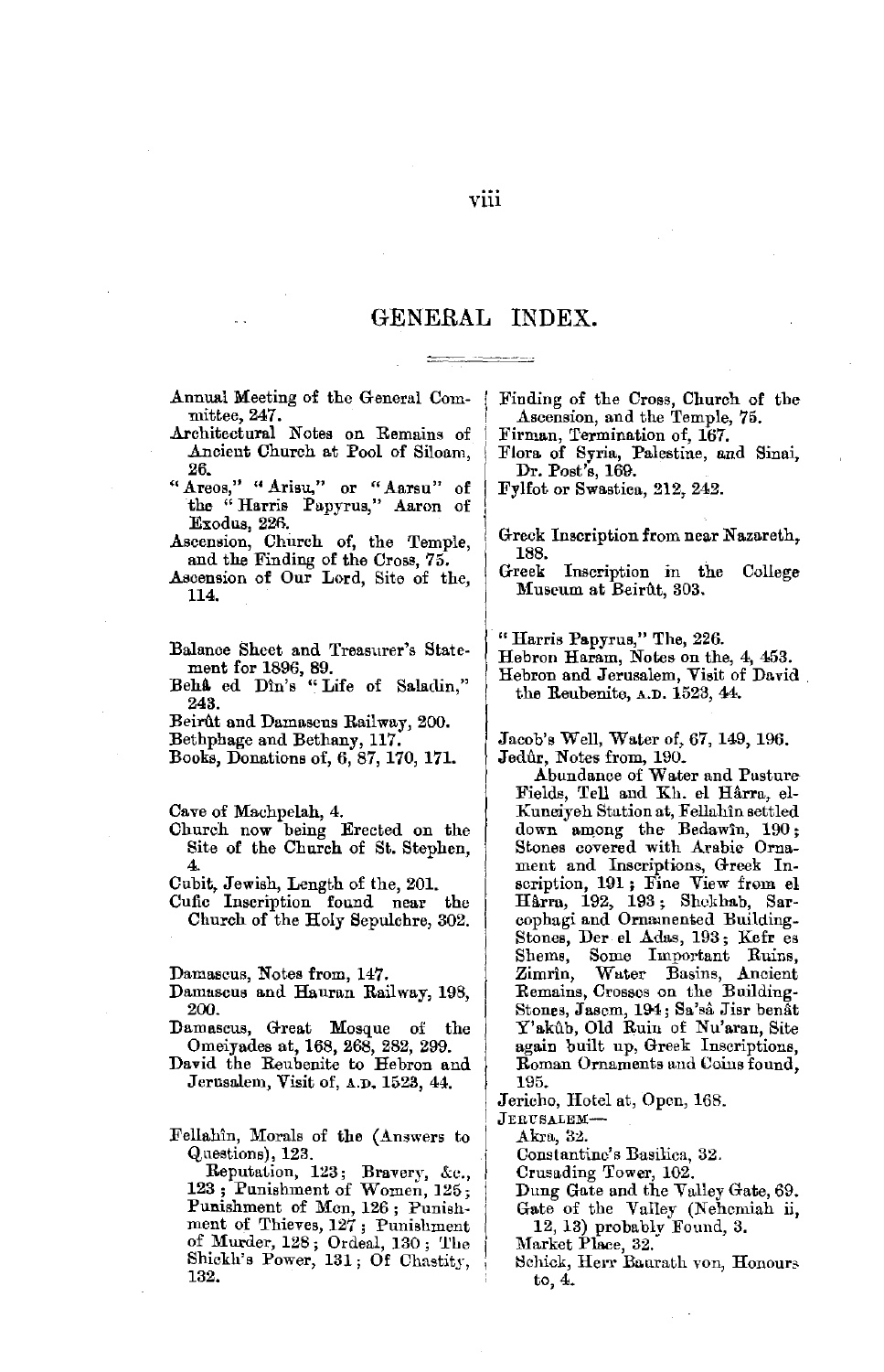- Seal Found on Ophel, **181,** 304, 309.
- Stone-dressing of, Past and Present (Tools, &c.), 61-63.
- Stone, Remarkable, in the Jewish Quarter, 120.
- Tombs of the Kings (so-called), 182.
- Valley Gate and the Dung Gate, 69.
- From Dr. Schick's Reports-Khan ez Zeit, 29; 'l'he Kubbet Shekfee Sakhra or Little Sakhra, 103; Newly Discovered Rock Block with Tombs, 105; The West Wall of the Pool of Hezekiah, 107; The Church at the Pool of Siloah, 109 ; The Stone Hat-<br>Toîm, 113 ; Jeremiah's Grotto<br>Hill, 120 ; Kedron Valley, 122 ; Siloah Spring, 122.
- Jerusalem, *Eleventh Report of Excavations at,* ll.

Built Stairway and Rock-hewn Steps, Ancient Limits of the Pool of Siloam, Church Found, Paved Road, Wall Crossing Tyropceon, 11 ; Blockage, Fragment of Wall 8 feet thick, Dressed Stones with Chisel-drafted Margins, Rockhewn Chamber with Doorways, 12; Walt which Crosses the Tyropooon Valley below the Pool, Great Stairway West of the Pool, 13 ; Quadriporticum of the Bordeaux Pilgrim,  $16$ ; Church Im. mediatelv North of the l'ool of Siloam, 17; Pavements of Atricum and Narthex, 19; Three Blocked. up Doorways, Apse and Choir, North Aisle, Marble Pavement, 20; Painted Pattern Found on the Plaster, Steps, Altar Stone,<br>Sunk Box, 21; Photograph of<br>Mosaic of the Nave, Antoninus Martyr Describes a Church over the Pool, 22, 23 ; Two Baths, 23 ; Architectural Notes on Remains of Ancient Church at Pool of Siloam, 26.

Jerusalem, Twelfth Report, 91.

Wall Crossing the Tyropoon below the Old Pool, 91 ; Signs of Two Distinct Periods, Wall Found at depth of 36 feet, 92 ; Wall Presumed to meet Warren's Ophei Wall, Probably a Tower, 95; Light Thrown on the Extent of the Old Pool, 98.

Jerusalem, *Thirteenth Report*, 173.

Paved Street and Drain in the Tyropceon, Relation to the Steps, &e., Leading to the Pool of Siloam, Paving Stones in situ, FJight of Steps, Street not used for Chariots, Kerb, *debris,*  Paving Stones not *in siru*, Drain<br>under Road, Western Kerb of<br>Main Street, 173; Breadth at Junction, Difference of Jointing, Byzantine Church, Difference of Levels, Account of Antoninus Martyr, Atrium, Approach to the Pool, Drain Narrows to a Neck at the Point where the Pool Occurs, 174; Street Traced 125 feet further, Flight of Steps, Street Crossos Valley at an Angle, Branch Leading to the Pool, Relation of Bottom of Valley to Drain, Rock Forms Bed of Drain, Drain-bed Rests on *debris,* 175; Blockage, Chisel-drafted Margins, Cement known as Hamra, **176;**  City Wall in the Time of the Romans, References to Josephus on the Springs without the City,<br>177; Rock-hewn Dwellings, Rock-hewn Dwellings, Wall, 30 feet high, Resting on Rock not a City Wall, 178; Form of Western Hill Determined and True Depth of Tyropœon Found, Further Searching for a Wall on the West Slope of Ophel, 179; Carnelian Seal with Hebrew Inscription, 180; Note on the Seal Found on Ophel, **181.** 

Jerusalem, *Fourteenth Report,* 260.

The Course of the Drain, Street, and Dimensions, 260; West Slope of Ophel, *262* ; *A*  Flight of *Five* Steps, 263; "Stairs that go down from the City of David," The Fountain Gate, The Wall of the Pool, Searching for the Tombs of the Kings, 264; Types of Pottery, Coins, Lamps and Jars Found, Searching for a Theatre, 265; Rock-cut Chambers, Searching for a Flight of Steps East of Babel Asbat, 267.

**J** eshimon of the Bible, 119.

Jordan and Dead Sea, Carriages to, 168.

Khan ez Zeit, 29.

King's Garden and Topheth, **72.** 

Kubbet Shekfee Sakhra, 103.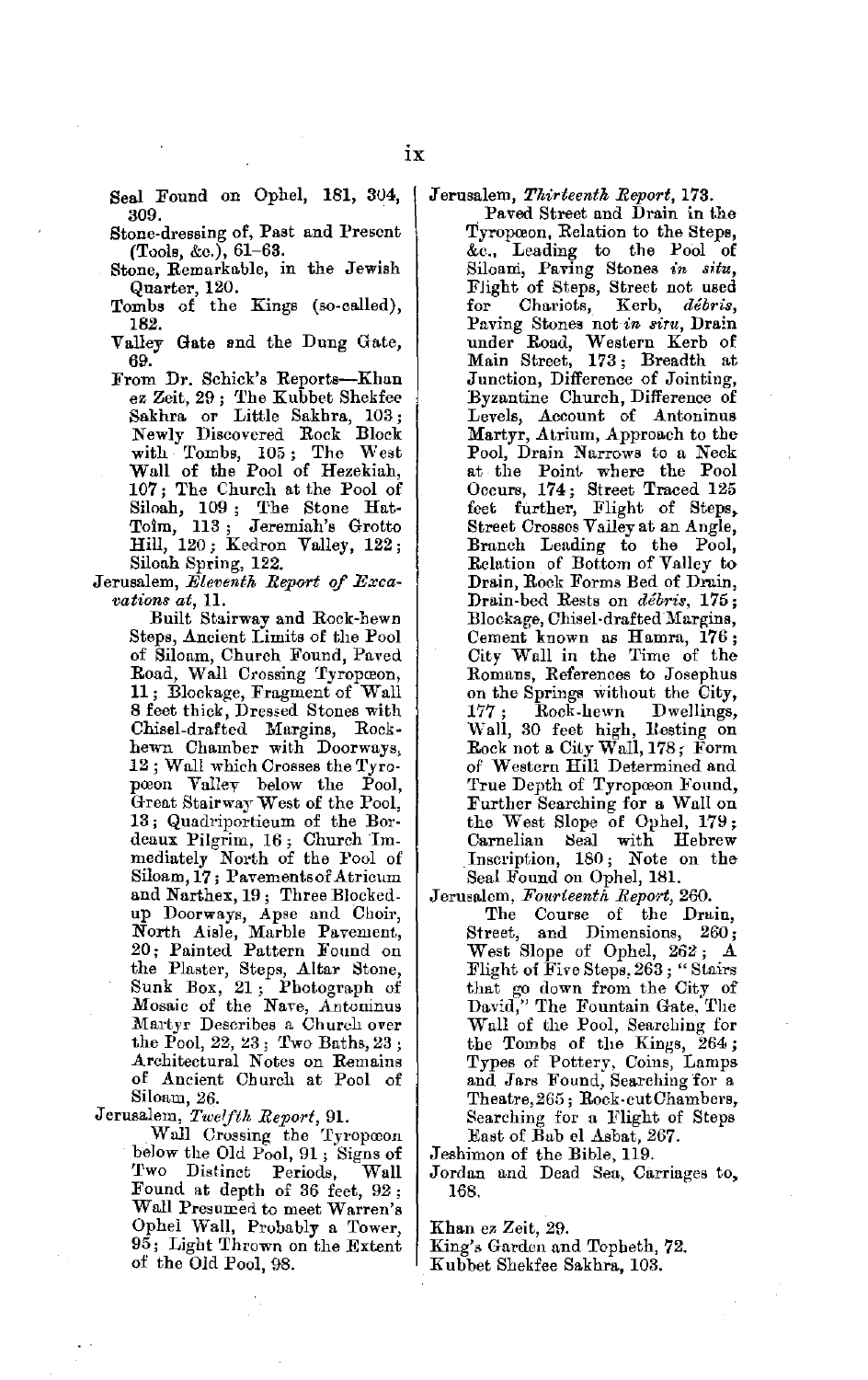Lower Pool of Siloam, Dam of, 2.

Mådeba Mosaic, The, 167, 213; Note by Sir Charles Wilson, 239.

Market Hall or Place, 32.

- Masonry, Remarks on, Arab, Byzantine, Crusaders', Jewish, Herodian, and Roman, 145.
- Mediaval Topography of Palestine, 70.
- 1Heteorological Observations at Jerusalem for 1894, 156; for 1895, 235.<br>eteorological Observations at
- Meteorological Observations at Tiberias for 1894, 160 ; for 1895, 231.

Nazareth, Greek Inscription from near, 188.

Notes and News, 1, 85, 167, 241. ·

- Notes from Damascus, 147.
- Notes on the *Quarterly Statement-*
	- The Shaft Tomb near the Tombs of the Kings, Rock under the Paving of tbe Upper Calvary Chapel, Criticism of Mahler's Dates, Abiri are the Hebrews, 83; The Stone Hat-Toim, Jeshimon, Answers to Questions, 211; "Death's Doors," 212; The Sun God Aumo, Kahwaneh, Greek Inscription from Damascus, 84; Greek Inscription from Nazareth, The Siloam '£ext, 306.

Notes on the Seal found on 0phel, 181, 304, 309.

Obituary-Death of the Archbishop of Canterbury, **1.** 

Palestine Pilgrim's Certificate, **81.** 

- Palestine Pilgrims' Text Society, 170, 243.
- "' Papyrus, Harris," The, 226.

Paved Street with Steps, 2.

Petra, Journey to, in 1896, 35.

Difficulties from Dangerous State of the Country had disappeared in 1896, Military Posts Established at Madeba, Kerak, Shobek, and Ma'an Military Escorts Grunted to<br>Travellers, 35; Brook Cherith,<br>Vegetation in its Spring Beauty;<br>Storks, Tell Rameh, 36; Umm el Amad, Kustul, Kül'at Zizah, Great Reservoir at Zizah, Khan near the Fool and Ruins, Land Well Fitted for Cultivation, Abu Seyne not found, Haj Road, Beni Sakr, El Mattubbeh, Umm Mogr, Country Treeless, 37 ; Dome-Shaped Flint Stones, Kuneitran, Es Samik bearing south-west, Signs of Water Indi-cated by Red Poppies, 38; Kulat el Belka, Khan for the Haj Pilgrimage, Old Battlefield, Atara, Frankolin or Katta, A Large Wolf, Khan and Pool, Wild Rhubarb Plants, 39 ; Kutraneh, Ruins of Kusr Bsher, Description of Pool<br>below Kusr Bsher, 40; Bearings,<br>Letter from the Mutesserif of Kerak, Road from Kutråneh to Kcrak, Wady el Hesy, Brook said to be Brook Zared of Moses, **41;**  Ard Suwwan, Water at Anezy, 42; Bridge of Three Arches, Kiil'at, Khan with a Cistern of Good Water, Shemmia, Small Stream, Pigeons and Partridges, 43 ; Brook from 'Ain Musa, Rock-cut Tombs,<br>44; Purple Red Cliffs, Oleanders and Figs, 134 ; Rock-hewn Cisterns, Kusr Faraon, Serai Faraon, Tomb, Inscription, 136; Many Coloured<br>Wild Flowers, 137; Ma'an, Climate of Ma'an and Shimmia, Valley of Hismeh, Inscriptions said to be there, 138; Reservoir, 139 ; Tafileh, Roman Road, Buildings three miles East of Shobek, 142; Ghor es

Safieh, 143; Jebel Usdum, 144. Pierre Beion's Travels, Note on, 208.

Pool of Siloam, Church at, 2, 109.

- Pool of Hezekiah, West Wall of, 107.
- Portal of a Church at Acre to Cairo, Removal of a, 304.

Railways, Damascus, The, 198.

Railways, Damascus and Hauran Line, 200.

Raised Map of Palestine 6.

Sacred Vessels of the Temple? Where are the, 77.

"Saladin, Life of," 243.

Sculpture, Remarkable, ut Mejdel, 33.

Seal found on 0phel, 181, 304, 309.

Siloam Text, Date of, 204.

Stone Dressing of Jerusalem, Past and Present, 61.